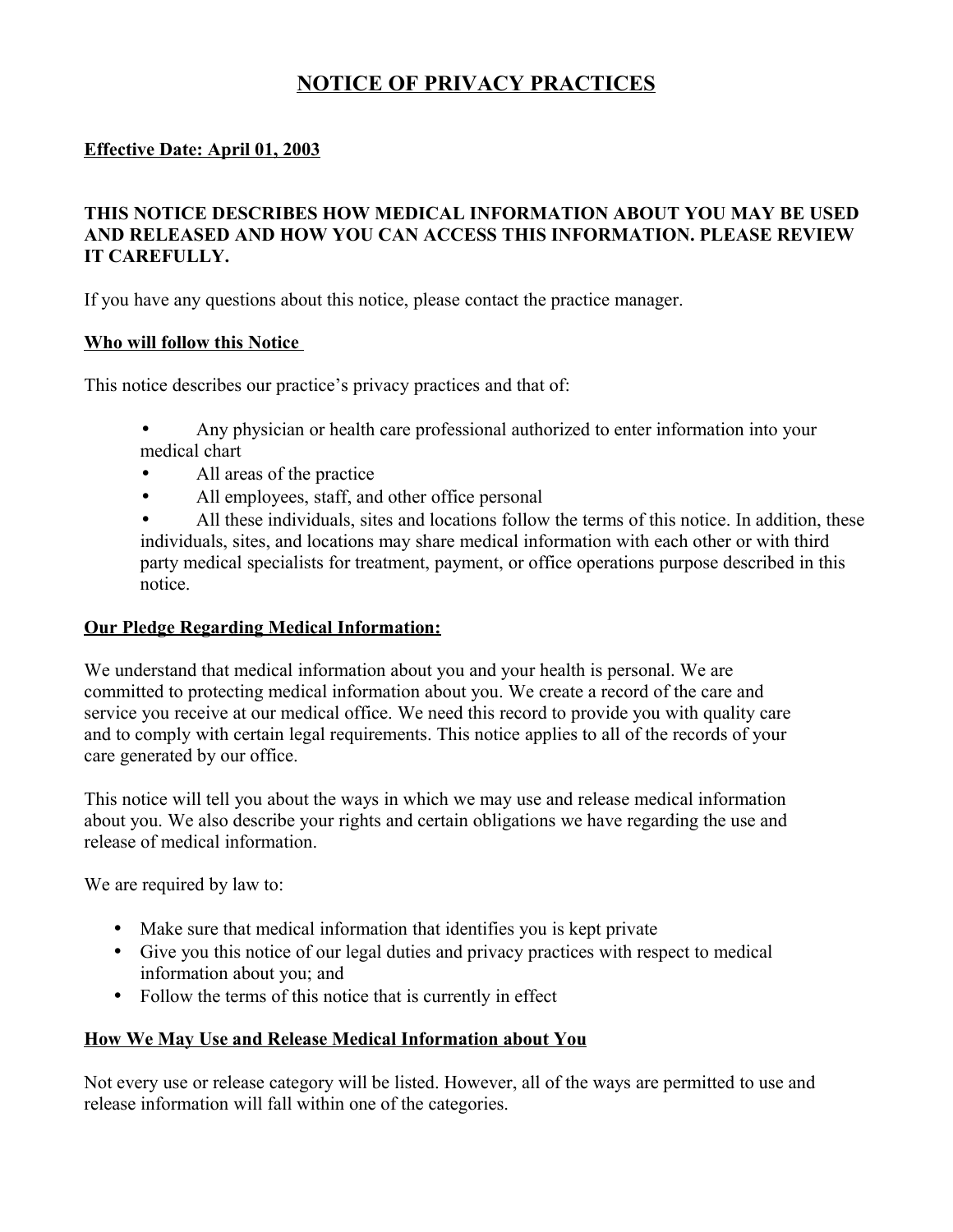**FOR TREATMENT:** We may use medical information about you to provide treatment and services. We may release medical information about you to the practice's office personnel who are involved in taking care of you. We may also release medical information to family members (provided you have consented to such release), third party physicians, hospitals, nursing homes, pharmacies or clinical labs with whom the office consults or makes referrals.

**FOR PAYMENT:** We may use and release medical information about you so that the treatment and services you receive at the medical office may be billed to and payment may be collected from you, an insurance company or a third party. We may also tell your health plan about a treatment you are going to receive to obtain prior approval or to determine whether your plan will cover the treatment.

**FOR HEALTH CARE OPERATIONS:** These uses and releases are necessary to run the medical office. We may also combine medical information about many medical office patients to decide what additional services the office should offer, what services are not needed, and whether certain new treatments are effective. We may also release information to physicians, nurses, and other office personnel for review and learning purposes.

**APPOINTMENT REMINDERS:** We may contact you as a reminder that you have an appointment for treatment or medical care at the office.

**TREATMENT ALTERNATIVES:** We may use and release medical information to tell you about or recommend possible treatment options or alternatives that may be of interest to you.

**HEALTH-RELATED BENEFITS AND SERVICES:** We may use and release medical information to tell you about health-related benefits or service that may be of interest to you.

**INDIVIDUALS INVOLVED IN YOUR CARE OR PAYMENT FOR YOUR CARE:** We may release medical information to a friend or family member involved in your medical care provided you have consent to such release. We may give information to someone who helps pay for your care and an entity assisting in a disaster relief effort so that your family may be notified about your condition, status and location.

**AS REQUIRED BY LAW:** We will disclose medical information about you when required to do so by federal, state, or local law.

**TO AVERT A SERIOUS THREAT TO HEALTH OR SAFETY:** We may use and release medical information about you when necessary to prevent a serious threat to your health and safety or the health and safety to the public or another person. Any release, however, would only be to someone able to prevent the threat.

## **SPECIAL SITUATIONS**

**HEALTH OVERSIGHT ACTIVITIES:** We may release medical information to a health oversight agency for activities authorized by law. These oversight activities include, for example, audits, investigations, inspections, and licensure. These activities are necessary for the government to monitor the health care system, government programs and compliance with civil rights laws.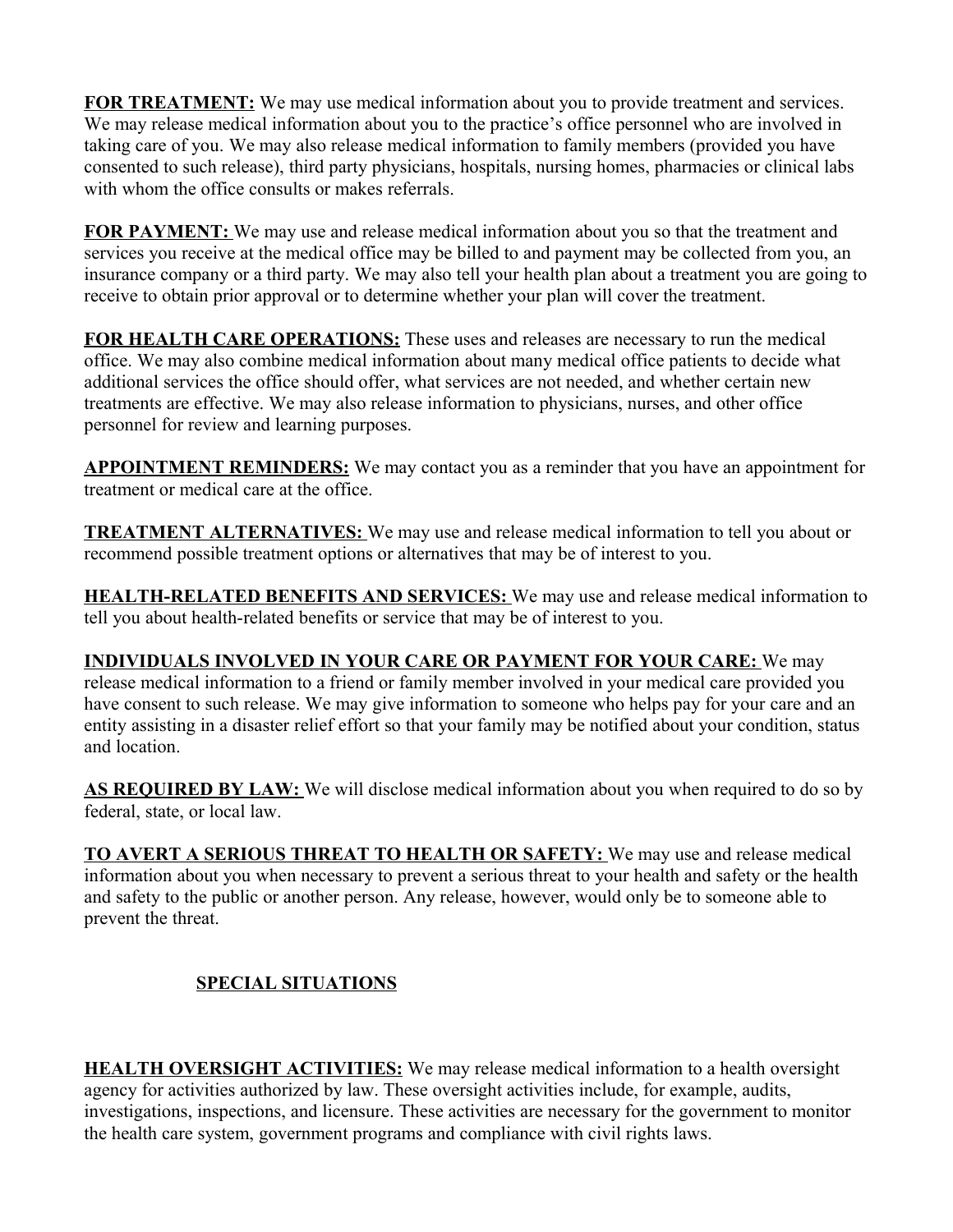**LAWSUITS AND DISPUTES:** If you are involved in a lawsuit or a dispute, we may release medical information about you in response to a court or administrative order. We may also release medical information about you in response to a subpoena, discovery request, or other lawful process by someone else involved in the dispute, but only if efforts have been made to tell you about the request or to obtain an order protecting the information requested.

**CORNERS, MEDICAL EXAMINERS AND FUNERAL DIRECTORS:** We may also release medical information to a coroner or medical examiner. This may be necessary, for example, to identify a deceased person or determine the cause of death. We may also release medical information about patients to the office of funeral directors as necessary to carry out their duties.

## **YOUR RIGHTS REGARDING MEDICAL INFORMATION ABOUT YOU.**

**RIGHT TO INSPECT AND COPY:** You have the right to inspect and copy medical information that may be used to make a decision about your care. You must submit your request in writing to our office manager. If you request a copy of the information, there will be a fee for the cost of copying, mailing, or other office supplies associated with your request. We may deny your request to inspect and copy in certain very limited circumstances.

**RIGHT TO AMEND:** if you feel that medical information we have about you in incorrect or incomplete, you may ask us to amend the information. You have the right to request an amendment for as long as the information is kept by or for the medical office. To request an amendment, your request must be made in writing and submitted to the office manager. In addition, you must provide a reason that supports your request. We may deny your request for an amendment if it is not in writing or does not include a reason to support the request. In addition, we may deny your request if you ask us to amend information that:

- Was not created by us, unless the person or entity that created the information is no longer available to make amendments;
- Is not part of the medical information kept by or for the medical office;
- Is not part of the information which you would be permitted to inspect and copy; or
- Is accurate and complete

## **RIGHT TO AN ACCOUNTING OF DISCLOSURES:**

To request this list of disclosures, you must submit your request in writing to our medical records department. Your request must state a time period which may not be longer than six years and may not include dates before 4-13-03. The first list you request within a 12 month period will be free. For additional lists, we may charge you for the cost of providing the list. We will notify you of the cost involved and you may choose to withdraw or modify your request at that time before any costs are incurred.